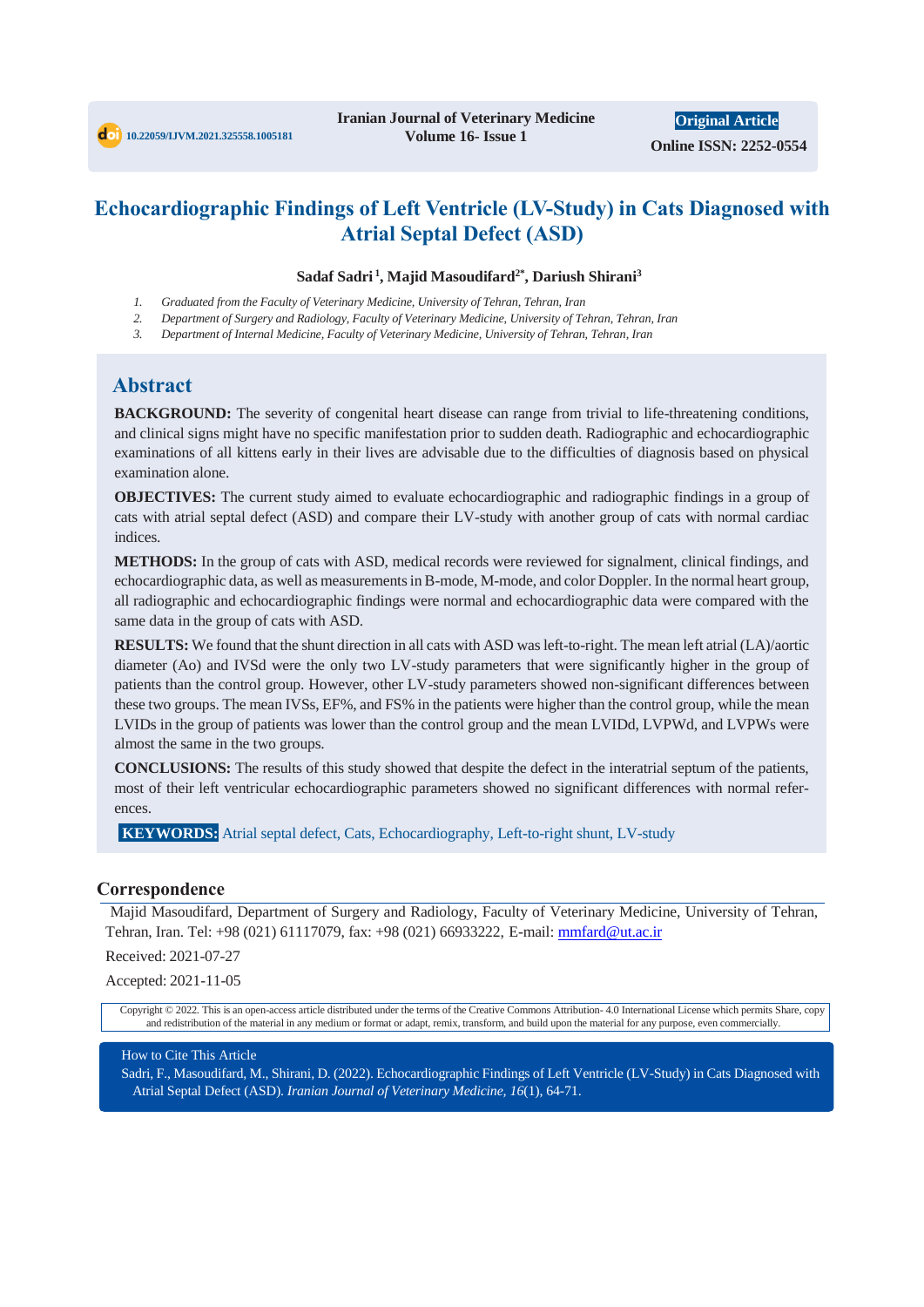## **Abbreviations**

Ao= Aortic diameter in short axis

AR= Aortic regurgitation

ASD= Atrial septal defect

CHF= Congestive heart failure

EF %=Ejection fraction

FS%= Fractional shortening

HT= Hypertrophy

IVS= Interventricular septum

IVSd= Interventricular septum in end diastole

IVSs= Interventricular septum in maximal systole

 $LA= Leff$  atrium

LVIDd= Left ventricular internal diameter in end diastole

LVPW= Left ventricular post wall

LVPWd= Left ventricular post wall thickness in end diastole

LVPWs =Left ventricular post wall thickness in maximal systole

MR= Mitral regurgitation

N= Normal

PR= Pulmonary regurgitation

RA= Right atrium

SV =Stroke volume

TR= Tricuspid regurgitation

VHS= Vertebral heart score

## **Introduction**

Atrial septal defect (ASD) is a congenital disease characterized by the communication between the two atria owing to a defect in the interatrial septum (Thrall, 2017). Cats with severe congenital heart disease might be examined within the first days to weeks of life due to failure to thrive, dyspnea, cyanosis, or syncope. However, it is generally believed that most kittens with severe cardiovascular malformations die early in life and prior to veterinary examinations (Orton and Monnet, 2017). ASD has a prevalence of 10% among cats with congenital heart disease. In addition, the diagnosis of heart abnormalities by cardiac auscultation alone is difficult. Therefore, para-clinical examinations, such as radiography and echocardiography, are necessary to confirm the diagnosis (Tidholm *et al.*, 2015). The purpose of this study was to evaluate echocardiographic findings and compare LV-study in cats diagnosed with ASD and cats with normal heart conditions. It was hypothesized that LV-study parameters would change significantly due to ASD.

# **Materials and Methods**

### **Animals**

This study was performed on two groups consisting of 20 cats with ASD and 15 cats with normal cardiac indices as the control group. All cases suspicious of cardiac disease within the ASD group were physically examined and referred to the radiology department. Radiographs were taken in lateral and ventrodorsal recumbency, and samples with cardiac protrusions were recorded. Next, echocardiography was performed in the right parasternal long and short axis, and B-mode, M-mode, and Doppler parameters were assessed. Patients with interatrial defects detected in the right parasternal four-chamber view and confirmed by color Doppler were included in this study. For the normal cardiac indices group, physical examination, radiographic imaging, and echocardiographic findings showed no sign of cardiac abnormalities.

### **Clinical Findings**

The owners of the patients diagnosed with ASD in this study had reported hyporexia, retching, coughing at night, and respiration with an open mouth. Clinical findings were absent in some cases and others showed soft, grade 2-3/6 systolic ejection murmur over the left heart base and splitting the second heart sound. Cyanosis and right-sided congestive heart failure (CHF) were absent in all cases because the defect sizes were all small.

### **Echocardiographic Imaging**

Standard right and left parasternal short and longaxis views in M-mode and B-mode were obtained and reviewed. Short axis left atrial (LA) diameter and aortic diameter (Ao) were obtained from a 2D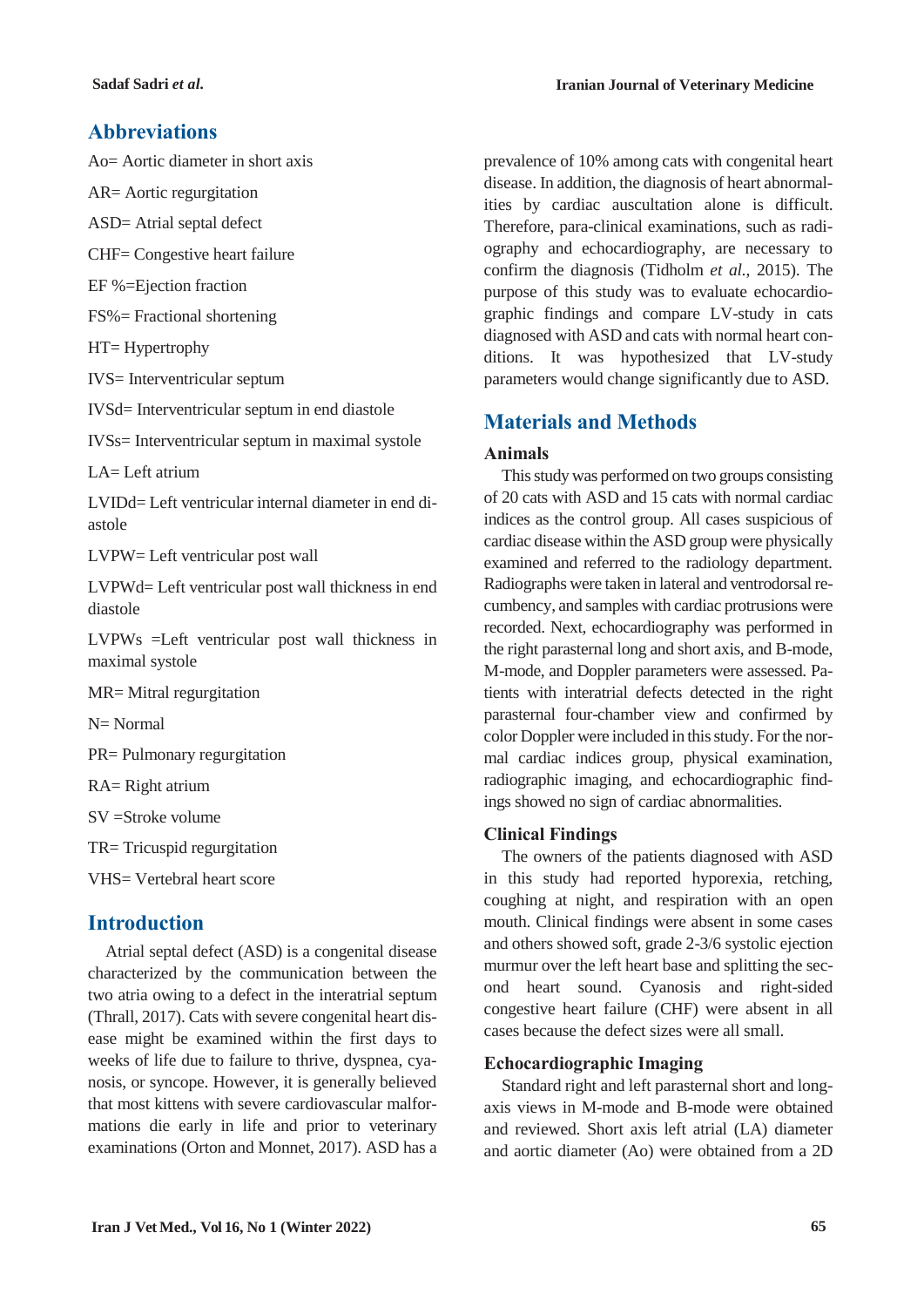right parasternal short-axis view at the point of maximal LA size (Figure 1A). A LA/Ao ratio of  $\leq$ 1.5 was considered normal for this study. The left ventricular end-diastolic diameter (LVIDd) and maximal systole (LVIDs) were obtained from M-mode tracings obtained from the right parasternal short-axis view with the cursor at the level of papillary muscles.

Other systolic and diastolic measurements, such as left ventricular free wall thickness in diastole (LVPWd), interventricular septum in end-diastole (IVSd), and maximal systole (IVSs), were obtained in a similar way (Mattoon and Nyland, 2014). The remainder of the left heart measurements were retrieved from standard 2D and M-mode

echocardiographic views. All 2D and M-mode assessments were made on three consecutive cardiac cycles whenever possible, and a mean was calculated (Schrope, 2013). Following the accurate measurements of described parameters, ejection fraction (%EF) and fractional shortening (%FS) were calculated using the Teichholz formula based on the measurements by the echocardiogram [\(Figure 2\)](#page-2-0). Color Doppler imaging was used to confirm the shunts and determine their direction [\(Figure 3\)](#page-2-1). The size of ASD was measured in all cats. The maximum size of the defect was measured in diastole from the right parasternal long-axis view [\(Figure 1B\)](#page-2-2).



**Figure 1.** B-mode echocardiographic indices in right parasternal (A) measuring LA/Ao at the point of maximal LA size in short axis view in which in this case it is 1.16 (B) Assessing the defect size between right and left atria in long axis in which in this case it is 2.7mm

<span id="page-2-2"></span><span id="page-2-1"></span>

**Figure 2.** M-mode echocardiographic measurements at the point of left ventricle in right parasternal short axis view.

<span id="page-2-0"></span>

**Figure 3.** Color Doppler Imaging in right parasternal long axis view of ASD with left to right shunting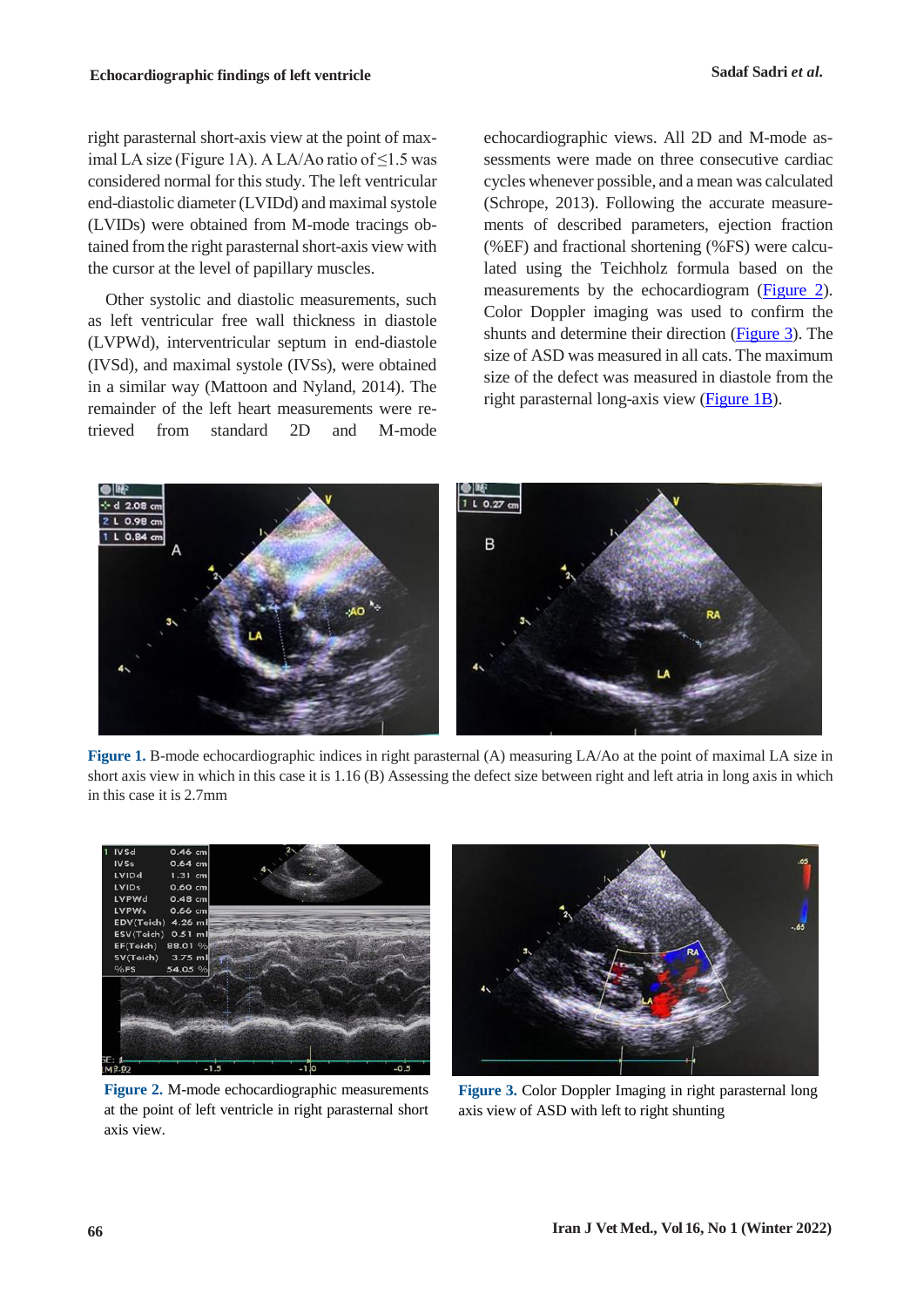#### **Radiographic Assessment**

Lateral and ventrodorsal thoracic radiographs were taken [\(Figure 4\)](#page-3-0). The vertebral heart score (VHS) was determined from a lateral view and VHS≤8 was considered normal for the present study (Kealy *et al.*, 2010). Moreover, thoracic radiographs were evaluated for the presence of cardiac protrusions and signs of CHF, including pleural effusion and pulmonary edema.

#### **Statistical Analysis**

All LV-study parameters were measured in both groups and their mean, standard deviation (SD),

range, and confidence interval of 95% were calculated. Shapiro-Wilk test was used to check the normality of the data and EF% was the only parameter that did not have a normal distribution. The mean and SD of all parameters in both groups were analyzed using the SPSS 22 (SPSS Inc., Chicago, Ill., USA) and statistical comparison was performed by the Shapiro-Wilk test.

The independent samples t-test compared the parameters with normal distribution, and EF% that was not normal was compared utilizing the Mann-Whitney U test. P-value<0.05 was considered statistically significant.



**Figure 4.** ASD radiographic images in (A) Ventrodorsal and (B) lateral views. VHS measured from the lateral view was 9 which indicates cardiac enlargement. Right atrial enlargement is shown with the curve lines in both views.

### <span id="page-3-0"></span>**Results**

Out of the 20 assessed cats with ASD, ten were male and ten were female. Six cats were Persian, 11 DSH, two Scottish Fold, and one mixed breed. Age at diagnosis had a range of 3-22 months. In addition, the echocardiographic parameters of 15 cats with a

normal heart condition at the age range of 6-22 months were measured for comparison. In the control group, ten were male and five were female. Even cats in this group were Persian and eight cats were DSH [\(Table 1\)](#page-3-1).

<span id="page-3-1"></span>**Table 1.** Scattering state of the group of patients diagnosed with ASD and the control group based on sample size, age, gender and breed

| <b>Sample</b> | <b>Sample</b><br><b>Size</b> | Age (months) |          | Gender     |            | <b>Breed</b> |            |                  |       |
|---------------|------------------------------|--------------|----------|------------|------------|--------------|------------|------------------|-------|
|               |                              | Average      | Range    | Male       | Female     | Persian      | DSH        | Scottish<br>Fold | Mixed |
| Cats with     | 20                           | 13.95        | $3 - 22$ | 10         | 10         | 6/20         | 11/20      | 2/20             | 1/20  |
| ASD           |                              |              |          | $(50\%)$   | $(50\%)$   | $30\%)$      | (55%)      | $(10\%)$         | (5%)  |
| Control       | 15                           | 15.75        | $6 - 22$ | 10         |            |              |            |                  |       |
| Group         |                              |              |          | $(66.6\%)$ | $(33.3\%)$ | $(46.6\%)$   | $(53.3\%)$ |                  |       |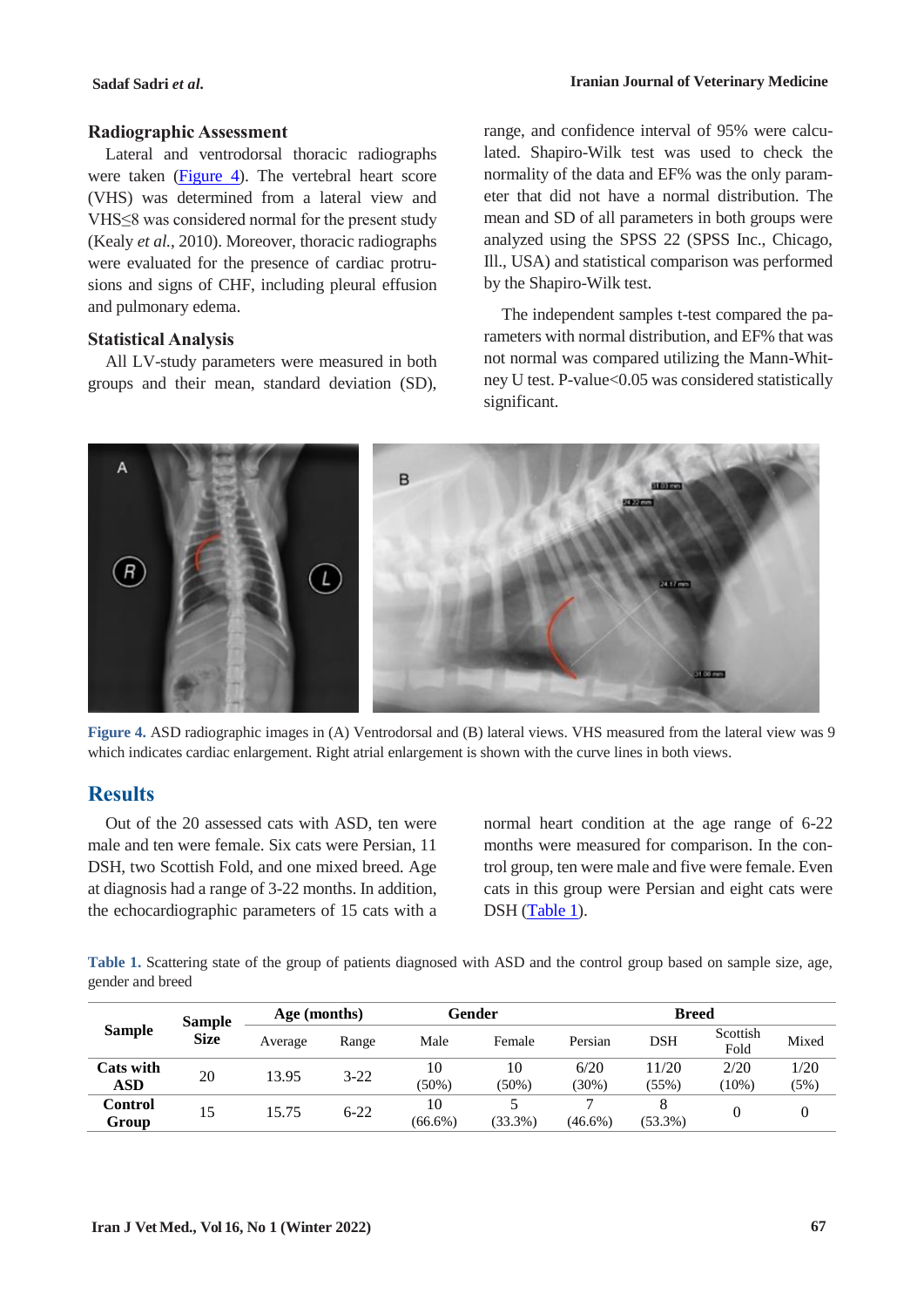The mean defect size was 3.19 mm and the direction of all shunts was left to right. Valvular regurgitations, mitral, tricuspid, aortic, and pulmonary were detected in color Doppler with the prevalence rate of 10% for each. In 75% of the patients, right atrial dilation and in 10% of them, right atrial dilation and right ventricular hypertrophy were detected. Furthermore, 55% of the patients had thickened IVS and LVPW [\(Table 2\)](#page-4-0).

Although all parameters in the ASD group were within the normal reference intervals, most of them were different from the control group in terms of the mean. The mean LA/Ao, IVSd, IVSs, EF%, and FS% in patients were higher than in the control group. On the other hand, the mean LVIDs in patients was lower than the control group, and the mean LVIDd, LVPWd, and LVPWs were similar in the two groups  $(Table 3)$ .

<span id="page-4-0"></span>

|  |  | Table 2. Scattering state of B-mode study parameters in cats diagnosed with ASD |  |
|--|--|---------------------------------------------------------------------------------|--|
|  |  |                                                                                 |  |

| <b>B</b> - mode Study of The Cats with ASD |                                             |                |                                                   |               |                    |               |                  |                  |                      |                  |                |                            |
|--------------------------------------------|---------------------------------------------|----------------|---------------------------------------------------|---------------|--------------------|---------------|------------------|------------------|----------------------|------------------|----------------|----------------------------|
|                                            | <b>Defect Size</b><br>Atrium/Ventricle size |                | LVPW & IVS<br>size                                |               | Valvular Condition |               |                  |                  | Shunt Di-<br>rection |                  |                |                            |
| verage<br>(mm)                             | $(mm)$<br>Range                             | Dilation<br>RA | Dilation<br>Ë<br>$\mathsf{R} \mathsf{V}$<br>ิ ชัช | $\mathsf{z}$  | 토                  | $\mathsf{z}$  | ЙR               | E                | ã                    | ¥                | $\mathsf{z}$   | Right<br>$\mathbf{S}$<br>t |
| 3.19                                       | $1.7 - 4.5$                                 | 15/20<br>(75%) | 2/20<br>$(10\%)$                                  | 3/20<br>(15%) | 11/20<br>(55%)     | 9/20<br>(45%) | 2/20<br>$(10\%)$ | 2/20<br>$(10\%)$ | 2/20<br>$(10\%)$     | 2/20<br>$(10\%)$ | 14/20<br>(70%) | 20/20<br>$(100\%)$         |

<span id="page-4-1"></span>**Table 3.** The mean, Standard deviation, range and confidence interval of 95% for the means of left ventricular study parameters in the group of cats diagnosed with ASD and the group of cats with normal heart condition as a control group.

|                                 |       |           | $(n=15)$ Control Group |                                         |                      | $(n=20)$ Cats with ASD |                       |               |                                         |                      |  |
|---------------------------------|-------|-----------|------------------------|-----------------------------------------|----------------------|------------------------|-----------------------|---------------|-----------------------------------------|----------------------|--|
|                                 | Mean  | Standard  | Range                  | Confidence Interval of<br>95% for Means |                      | Mean                   | Standard<br>Deviation | Range         | Confidence Interval<br>of 95% for Means |                      |  |
|                                 |       | Deviation |                        | Lower<br><b>Band</b>                    | Upper<br><b>Band</b> |                        |                       |               | Lower<br><b>Band</b>                    | Upper<br><b>Band</b> |  |
| Age<br>(months)                 | 14.7  | 4.25      | $6 - 21$               | 12.3                                    | 17                   | 14.7                   | 4.57                  | $7 - 22$      | 12.5                                    | 16.8                 |  |
| LA/AO                           | 1.13  | 0.18      | $1 - 1.5$              | 1.03                                    | 1.23                 | 1.38                   | 0.28                  | $1 - 1.9$     | 1.24                                    | 1.51                 |  |
| IVSd(cm)                        | 0.36  | 0.069     | $0.23 - 0.5$           | 0.32                                    | 0.4                  | 0.448                  | 0.11                  | $0.3 - 0.74$  | 0.39                                    | 0.5                  |  |
| $IVSs$ (cm)                     | 0.58  | 0.131     | $0.32 - 0.81$          | 0.5                                     | 0.65                 | 0.645                  | 0.18                  | $0.34 - 1.03$ | 0.55                                    | 0.73                 |  |
| <b>LVIDd</b><br>$\vert$ (cm)    | 1.32  | 0.262     | $0.7 - 1.67$           | 1.17                                    | 1.46                 | 1.3                    | 0.19                  | $0.99 - 1.6$  | 1.21                                    | 1.39                 |  |
| <b>LVIDs</b><br>(cm)            | 0.72  | 0.193     | $0.4-1$                | 0.61                                    | 0.83                 | 0.66                   | 0.16                  | $0.42 - 0.98$ | 0.58                                    | 0.74                 |  |
| LVPWd<br>$\vert$ (cm)           | 0.46  | 0.094     | $0.32 - 0.64$          | 0.41                                    | 0.51                 | 0.47                   | 0.09                  | $0.28 - 0.62$ | 0.43                                    | 0.52                 |  |
| <b>LVPWs</b><br>$\epsilon$ (cm) | 0.63  | 0.102     | 0.38-0.81              | 0.57                                    | 0.69                 | 0.6                    | 0.1                   | $0.4 - 0.8$   | 0.55                                    | 0.65                 |  |
| EF%                             | 81.11 | 0.09      | 55.3-94                | 63.10                                   | 88.60                | 79.2                   | 16.00                 | 44-94         | 71.40                                   | 86.50                |  |
| FS%                             | 45.5  | 10.00     | 25.7-63                | 40.00                                   | 50.50                | 56.60                  | 12.00                 | 33-83         | 43.10                                   | 14.25                |  |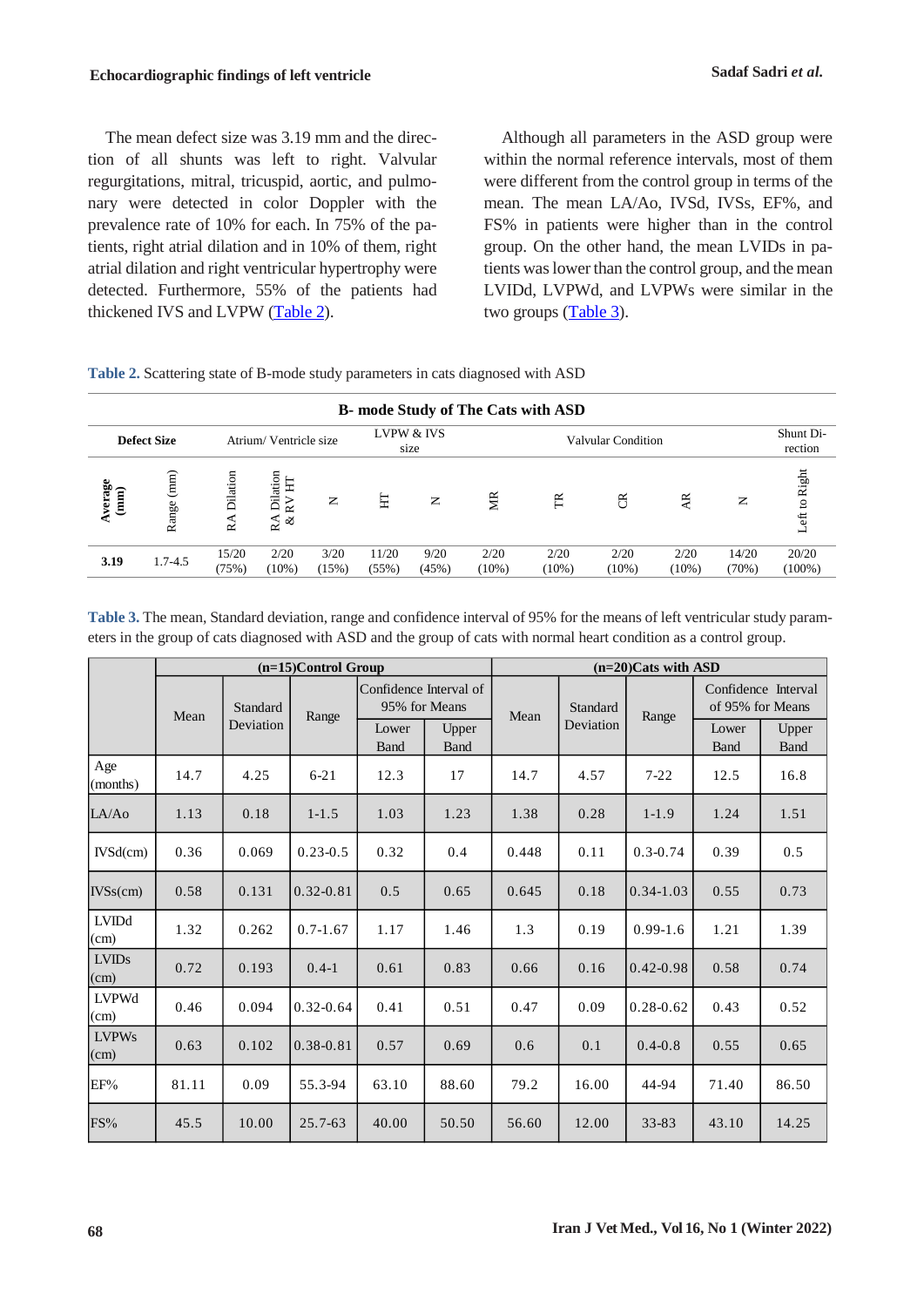**Sadaf Sadri** *et al.* **Iranian Journal of Veterinary Medicine**

LA/Ao ( $P=0.005$ ) and IVSd ( $P=0.015$ ) were the only parameters with significant differences between the two groups of this study [\(Table 4\)](#page-5-0). Thoracic radiographs were available for review in four cats, with all having evidence of cardiomegaly (VHS>9). Furthermore, right atrial enlargement was evident in both lateral and VD radiographic views.

<span id="page-5-0"></span>**Table 4**. Results of the Mean Comparison Test. P-values lower than 0.05 were statistically significant and P-values higher than 0.05 were statistically insignificant.

| <b>Description</b> | <b>P-value</b> |
|--------------------|----------------|
| LA/AO              | 0.005          |
| <b>IVSd</b> (cm)   | 0.015          |
| $IVSS$ (cm)        | 0.265          |
| $LVDd$ (cm)        | 0.828          |
| $LVIDs$ (cm)       | 0.326          |
| LVPWd (cm)         | 0.699          |
| $LVPWs$ (cm)       | 0.459          |
| EF%                | 0.587          |
| FS%                | 0.272          |

### **Discussion**

Some cases of this study represented grade 2-3/6 systolic ejection murmur in their auscultation examination and some showed no abnormal cardiac sounds. It should be noted that feline auscultation is challenging because their apical rotation can influence the point of maximal murmur intensity and the small size of the feline thorax causes loud murmurs to radiate widely. The gradual onset of pulmonary arterial hypertension in cats can alter the character or intensity of a murmur over time with some murmurs becoming quiet or unapparent (Scansen *et al.*, 2015). All these challenges are exacerbated in kittens, causing the misinterpretation of murmurs in ASD as an innocent murmur or as one arising from mild pulmonary stenosis (Ettinger *et al.*, 2017).

Right-sided volume overload and dilation of the main pulmonary artery and its principal branches are expected with simple left-to-right shunting ASD (Block and Glassman, 2019). The LA does not enlarge because it immediately decompresses into the RA. The paradoxical motion of the IVS indicates moderate to severe volume overload (Anavekar and Oh, 2009). Shunting across an ASD can be visualized with color Doppler imaging and is predominately left-to-right. Despite the sensitivity of color Doppler imaging, establishing the presence of shunt across an ASD using only color or spectral Doppler imaging can promote false positive diagnosis.

Normal venous return to the RA is derived from cranial and caudal vena cava and the coronary sinus, which enters just dorsal to the caudal vena cava. Venous return from the caudal vena cava tracts along the atrial septum and can be readily confused with a left-to-right shunting ASD. Turbulent encoding is not often visualized in the RA because atrial pressures are so close except for an acquired ASD caused by severe MR or another cause of increased LA pressure (Penninck and d'Anjou, 2015). In order to reduce false positive results and elevate diagnostic accuracy, the evaluation of B-mode and M-mode parameters is suggested.

The right atrium, right ventricle, pulmonary artery, and left atrium are all involved in the shunt pathway of an ASD and will all be volume overloaded. The left ventricle remains unaffected by the shunt. The degree of volume overload depends on the size of the defect and the pressure difference between the left and right atrium (Boon, 2011). Large defects cause significant volume overload of the chambers and pulmonary artery and may lead to secondary tricuspid and mitral insufficiencies. In the current study, 10% of the patients had mitral regurgitation and another 10% had tricuspid regurgitation. We observed that the mean LA/Ao in patients was significantly higher than in the control group. This is potentially due to the effect of the septal defect on heart chambers, including the left atrium and its volume overload. The mean IVSd and IVSs in patients were higher than the control group, resulting from large volume overloads of the right side of the heart and increased right ventricular diastolic pressure caused by the overload. When the diastolic pressure of the right ventricle exceeds the diastolic pressure of the left ventricle, paradoxical septal movement occurs so as in diastoles, higher right ventricular diastolic pressure pushes the interventricular septum toward the left ventricle causing septal flattening.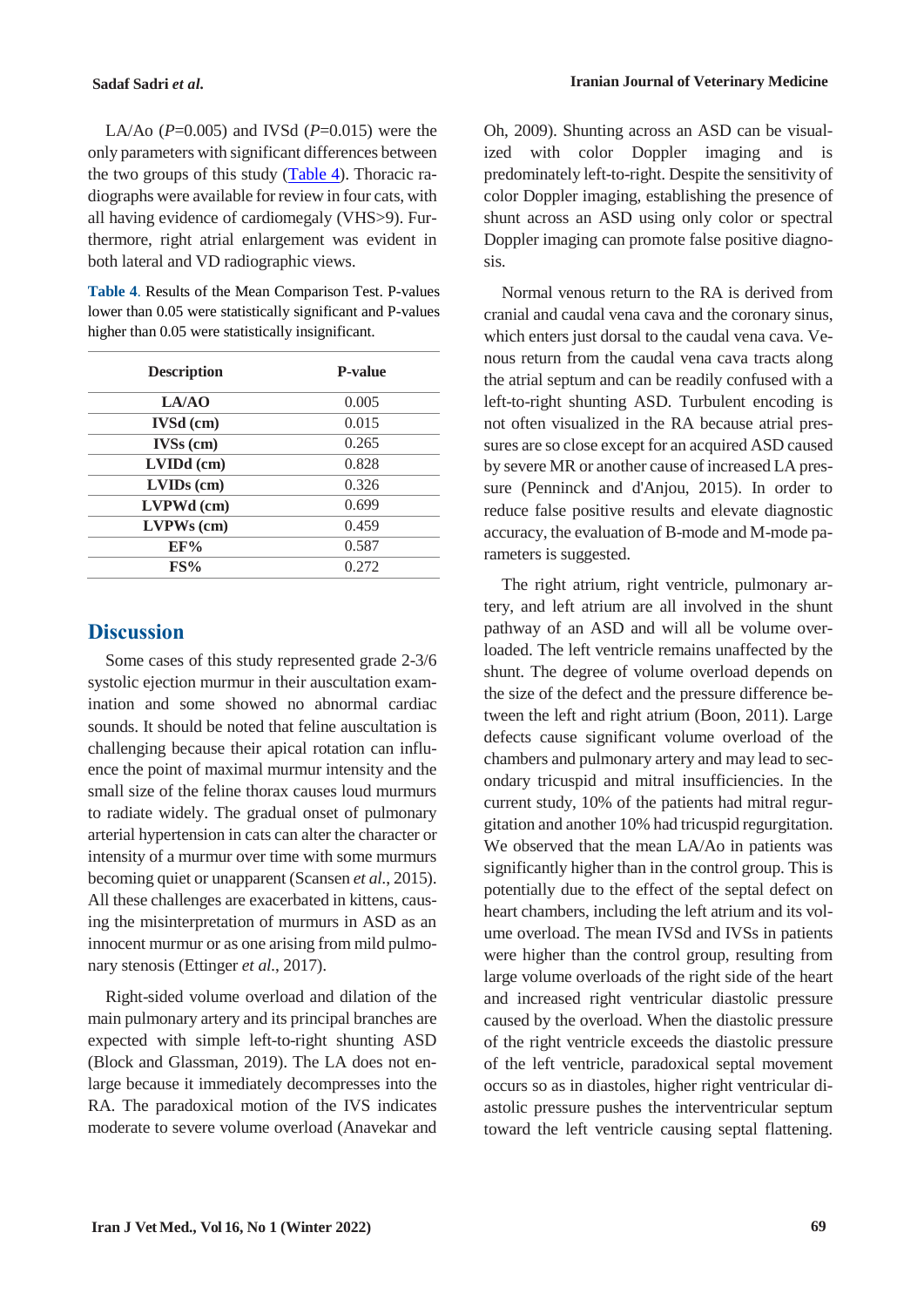However, left ventricular pressure exceeds right ventricular systolic pressure in systoles, and the septum is pushed upward toward the right ventricle. This paradoxical movement and volume overload result in excessive cardiac output and interventricular septum hypertrophy. The mean LVIDs in the control group were higher than the patients, but this difference was not statically significant and the mean LVIDd was the same in both groups. The insignificant difference between the mean LVIDs of patients and the control group, along with the same mean LVIDd in both groups, can be attributed to the intact condition of the left ventricle in ASDs with left-toright shunting. The lower mean LVIDs in patients than in the control group might be caused by the increased cardiac output for pumping the excessive blood volume and lowering blood pressure in the cardiac chambers. The mean LVPWd and LVPWs in

# **References**

- Anavekar, N. S., Oh, J. K. (2009). Doppler echocardiography: a contemporary review. *Journal of Veterinary Cardiology*, *54*(3), 347-358. [DOI:10.1016/j.jjcc.2009.10.001] [PMID]
- Block, C. L., Glassman, M. M. (2019). Pulmonary artery banding in a kitten with a partial atrioventricular septal defect. *Journal of Veterinary Cardiology*, *24*, 20-27. [DOI:10.1016/j.jvc.2019.05.003] [PMID]
- Boon, J. A. (2011). *Congenital shunts and AV valve dysplasia. Veterinary echocardiography*. (2nd ed.). Wiley-Blackwell. Iowa, USA. p. 662-668. ISBN: 9780813823850.
- Ettinger, S. J., Feldman, E. C., Cote, E. (2017). Congenital heart disease. *Textbook of Veterinary Internal Medicine.* (8th ed.). Elsevier health sciences. Missouri, USA. p. 2969-2974. ISBN: 9780323312110.
- Kealy, J. K., McAllister, H., & Graham, J. P. (2010). *Diagnostic Radiology and Ultrasonography of the Dog and Cat-E-Book*. Elsevier Health Sciences. p. 295- 318. ISBN: 9781437701500.
- Mattoon, J. S., Nyland, T. G. (2014). Echocardiography. *Small Animal Diagnostic Ultrasound.* (3rd ed.). Elsevier Health Sciences. Missouri, USA. p. 271-291. ISBN: 9781416048671.
- Orton, E. Christopher; Monnet, Eric. (2017). *Congenital Septal Defects. Small Animal Thoracic Surgery*. John

both groups showed intact left ventricle in this defect. The mean EF% and FS% in the patients were higher than the control subjects due to the augmented systolic function of the ventricles for reducing cardiac pressure and paradoxical interventricular movements. As noted earlier, the mean LVIDs in patients were lower than the control group, which too can lead to higher %EF and %FS in patients compared to the control animals. Overall, the present study shows that in ASDs with left-to-right shunting, most of the left ventricular echocardiographic parameters are not significantly different from a normal heart condition.

# **Conflict of Interest**

The authors declared no conflict of interest.

Wiley & Sons. Oxford, UK. p. 211-224. ISBN: 9781416048671. [DOI:10.1002/9781118943427.ch22]

- Penninck, D., d'Anjou, M. A. (Eds.). (2015). *Heart. Atlas of small animal ultrasonography.* (2nd ed.). John Wiley & Sons. Oxford, UK. p. 111-149. ISBN: 9781118359983.
- Scansen, B. A., Schneider, M., Bonagura, J. D. (2015). Sequential segmental classification of feline congenital heart disease. *Journal of Veterinary Cardiology*, *17*, S10-S52. [DOI:10.1016/j.jvc.2015.04.005] [PMID]
- Schrope, D. P. (2013). Atrioventricular septal defects: natural history, echocardiographic, electrocardiographic, and radiographic findings in 26 cats. *Journal of Veterinary Cardiology*, *15*(4), 233-242. [DOI:10.1016/j.jvc.2013.06.004] [PMID]
- Thrall, D. E. (2017). Canine and feline thoracic wall. Textbook of Veterinary Diagnostic Radiology. (7<sup>th</sup> ed.). Elsevier Health Sciences. Missouri, USA. p. 618- 631. ISBN: 978032348247.
- Tidholm, A., Ljungvall, I., Michal, J., Häggström, J., Höglund, K. (2015). Congenital heart defects in cats: a retrospective study of 162 cats (1996–2013). *Journal of Veterinary Cardiology*, *17*, S215-S219. [DOI:10.1016/j.jvc.2014.09.004] [PMID]